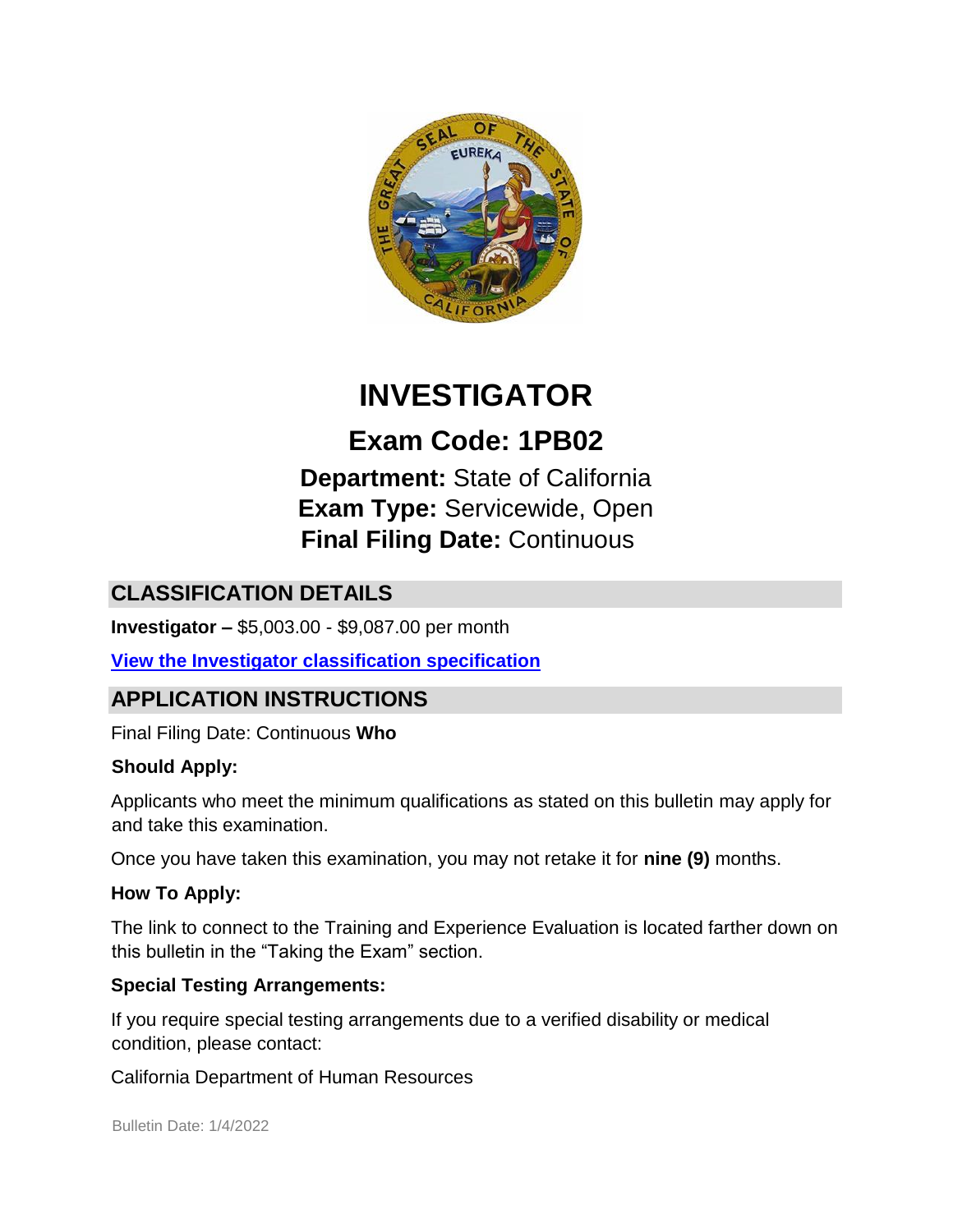CalCareer Service Center 1810 16th Street Sacramento, CA 95814

Phone: (866) 844-8671 Email: CalCareer@CalHR.CA.GOV

California Relay Service: 7-1-1 (TTY and voice)

TTY is a Telecommunications Device for the Deaf, and is reachable only from phones equipped with a TTY Device

### **MINIMUM QUALIFICATIONS**

All applicants must meet the education and/or experience requirements as stated on this exam bulletin to be accepted into the examination. Part-time or full-time jobs, regardless of whether paid or volunteer positions, and inside or outside California state service will count toward experience.

#### **Investigator**

#### **Either 1**

Equivalent to graduation from an accredited college/university with either a:

(1) Major in criminal justice, law enforcement, administration of justice, police science, criminology, or a comparable field of study. or

(2) (a) Minor in criminal justice, law enforcement, administration of justice, criminology, police science, or a comparable field of study with evidence that the following courses or their equivalent have been completed: introduction to criminal justice, introduction to criminal law, basic investigation, evidence, criminal procedure, philosophy of law; and (b) an internship in criminal justice, law enforcement, administration of justice, criminology, police science, or a comparable field of study.

(Students who are registered as a senior in college will be admitted to the examination, but they must produce evidence of graduation or its equivalent before they can be considered eligible for appointment.)

#### **Or 2**

**Education:** Equivalent to completion of two years of college with a major in criminal justice, law enforcement, criminology, administration of justice, police science, or a comparable field of study. (Additional qualifying experience may be substituted for the required education on a year-for-year basis. Applicants who are being considered for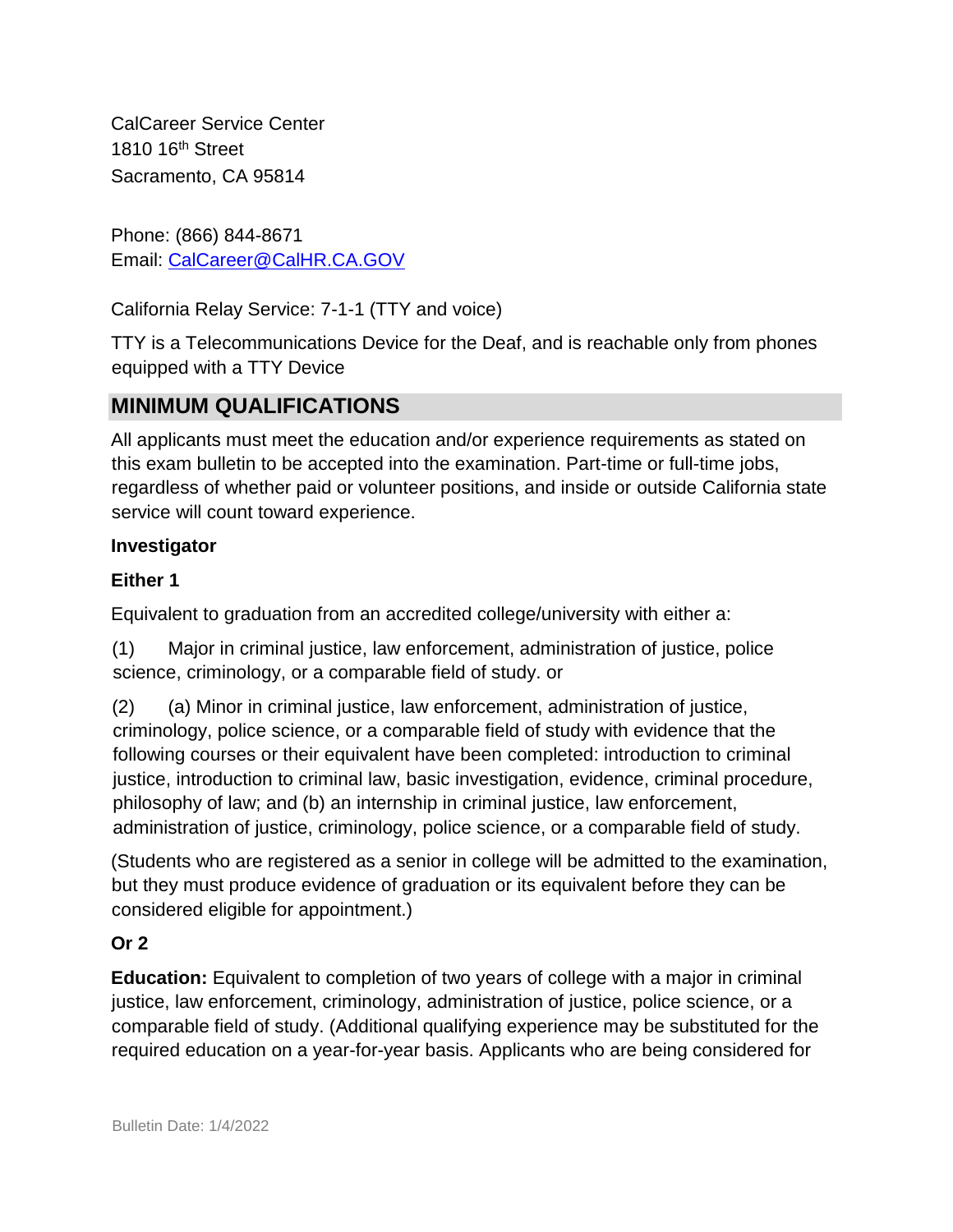Investigator positions assigned as Peace Officer status (as defined by California state law) must possess the educational equivalent to completion of the twelfth grade.) **and**

**Experience**: (a) Two years of experience as a peace officer (as defined in the California Penal Code Section 830 et. seq.) performing investigative work as part of the regular enforcement activity such as police detective, or (b) Two years of experience as an investigator performing comparable investigative work in a public or private agency or in the armed services and possession of, or eligibility for, the Peace Officer Standards and Training (POST) Basic Certificate or Specialized Investigators' Basic Certificate.

#### **Or 3**

**Education**: Equivalent to completion of two years of college with a major in criminal justice, law enforcement, criminology, administration of justice, police science, or a comparable field of study. (Additional qualifying experience may be substituted for the required education on a year-for-year basis. Applicants who are being considered for Investigator positions assigned as Peace Officer status (as defined by California state law) must possess the educational equivalent to completion of the twelfth grade.) and

**Experience**: One year of experience in the California state service performing investigative duties at a level comparable to those of either an Investigator Assistant, Special Investigator Assistant, or in an investigation assignment in a class equal to a Management Services Technician, Range B. (Applicants who are within six months of satisfying the experience requirement for this pattern will be admitted into the examination, but they must satisfactorily complete one year of experience in the class before they can be considered eligible for appointment.)

## **POSITION DESCRIPTION**

#### **Investigator**

The Investigator is a deep class with three alternate ranges. Responsibilities include, but are not limited to, conducting independent criminal, civil, and/or administrative investigations to detect or verify suspected violations or provisions of Federal, State, and/or local laws, rules, or regulations; obtaining and verifying evidence to support administrative action and/or prosecution; determining type of case and developing investigation plan; conducting and completing investigations; maintaining accurate master investigation case files; developing field operation plans and safely executing them; performing undercover assignments and surveillance operations; providing technical assistance and training to law enforcement agencies and others; making arrests; cooperating with and securing the assistance of Federal, State, and local law enforcement agencies; preparing clear, concise, and accurate documents and reports detailing investigation activities and findings; may provide security and protection to departmental employees and property in cases of emergency and/or threat; and performing other related work.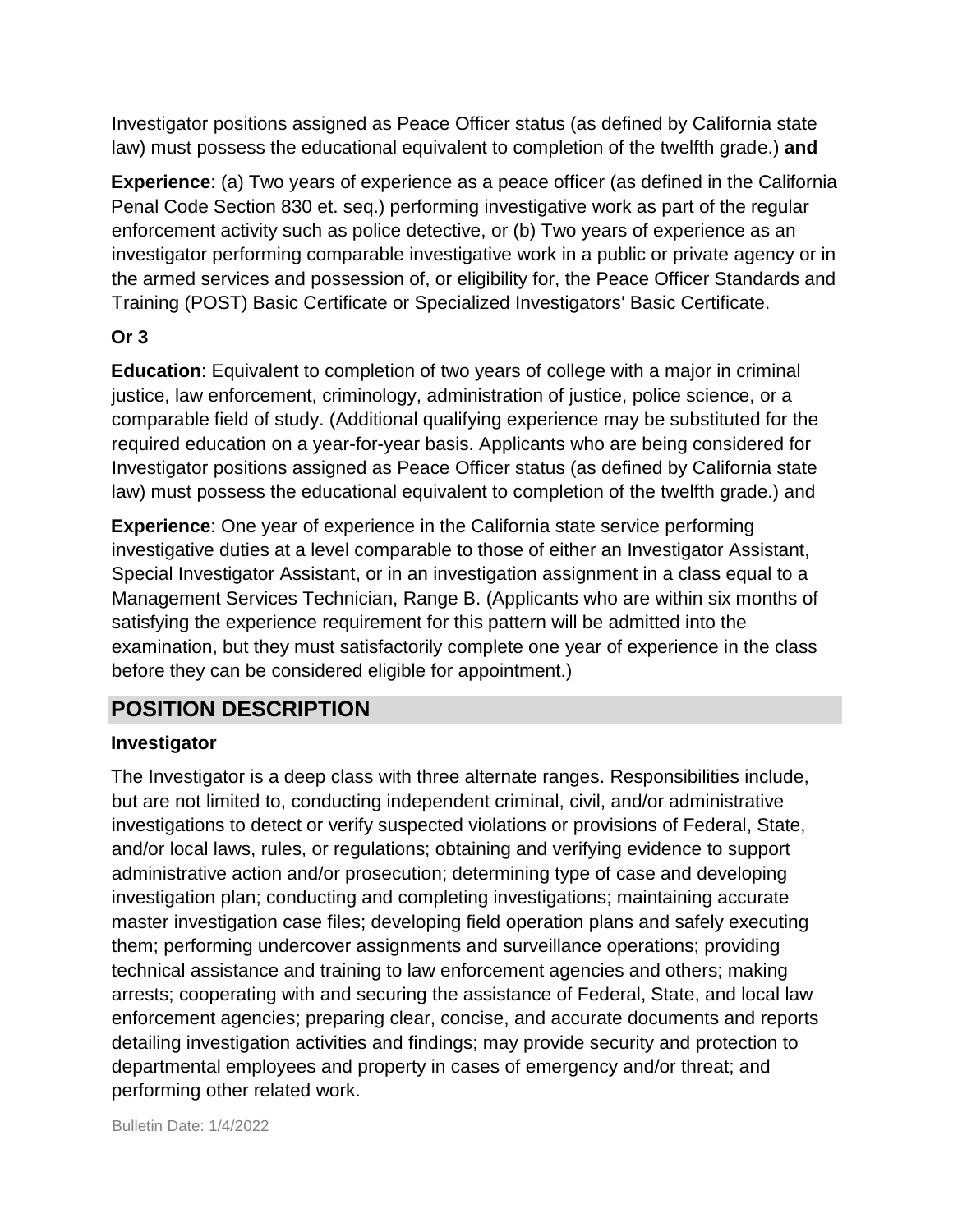Investigation responsibilities at Range B are expected to be more complex and require broader knowledge and application of investigative techniques and procedures. Incumbents conduct the complex criminal, civil, and/or administrative investigations to detect or verify suspected violations of laws, rules, or regulations; locate and interview witnesses and persons suspected of violations; obtain and present facts and evidence to support administrative action or prosecution; serve subpoenas, inspection warrants, search warrants, and/or other official legal papers; develop field operation plans and safely execute them; and perform other related work.

At Range C, incumbents (1) lead or review the work of a small staff of Investigators in the performance of field investigations; detect or verify suspected multiple violations of laws, rules, or regulations; (2) have independent responsibility to oversee an entire investigative operation or project; (3) independently conduct the most difficult and complex investigations and participate in multi-agency investigations or assignments; and/or (4) in an investigatory or law enforcement program, perform program or policy development and interpretation duties which specifically require investigatory or law enforcement expertise**.** 

## **EXAMINATION SCOPE**

This examination consists of the following components:

#### **Training and Experience Evaluation –** Weighted 100% of the final score.

The examination will consists solely of a **Training and Experience Evaluation.** To obtain a position on the eligible list, a minimum score of 70% must be received. Applicants will receive their score upon completion of the Training and Experience Evaluation process.

In addition to evaluating applicants' relative knowledge, skills, and ability, as demonstrated by quality and breadth of education and/or experience, emphasis in each exam component will be measuring competitively, relative job demands, each applicant's:

#### **Knowledge of:**

- 1. Knowledge of the basic rules of grammar of the English language to effectively communicate verbally to a variety of audiences.
- 2. Knowledge of the principles of clear and concise writing (e.g., proper spelling and grammar of the English language) when preparing and/or reviewing written materials.

#### **Ability to:**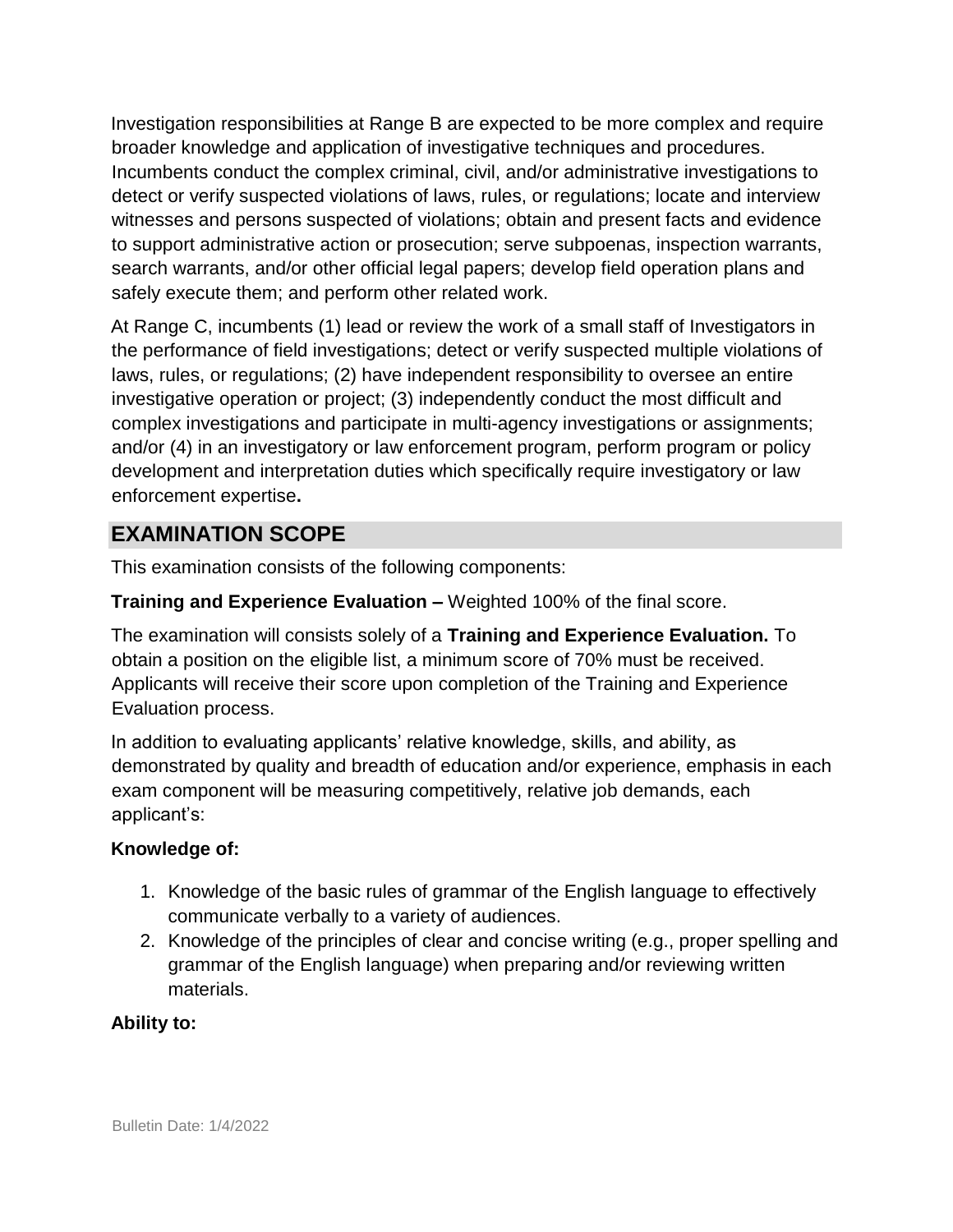- 1. Ability to successfully complete departmentally mandated training required to maintain law enforcement related skills (e.g., POST, Regulatory investigative techniques).
- 2. Ability to listen attentively to gain relevant information and differentiate between facts and opinions.
- 3. Ability to act independently with minimal supervision to complete work assignments or investigative tasks.
- 4. Ability to be flexible in investigative duties and/or work assignments.
- 5. Ability to completely and accurately record pertinent information obtained during case investigations and/or work assignments.
- 6. Ability to understand how written laws, policies, and codes relate to case investigations and prosecution.
- 7. Ability to perform job duties in hostile or difficult situations.
- 8. Ability to verbally communicate in a clear, concise, and effective manner with diverse audiences (e.g., the public, supervisors, co-workers, judges, district attorneys).

#### **Additional Desirable Qualifications**

In addition to possessing the above requirements, Investigators may be required to meet the following department-specific requirements prior to appointment into a position with that department:

Public Health, Department of: Equivalent to graduation from college with at least 30 semester hours of college courses in one or a combination of the following areas: bacteriology, biology, chemistry, food technology, pharmacology, environmental health, biomedical engineering, or other biological or chemical science (up to 15 semester hours of criminal justice may be credited toward 15 of the 30 total hours required above.)

Toxic Substances Control, Department of: Investigators must complete the Hazardous Waste Operations and Emergency Response training required by Title 8 of the California Code of Regulations by the end of their probationary period.

#### **Special Personal Characteristics**

Possession of a valid driver license of the appropriate class issued by the California Department of Motor Vehicles; aptitude for investigation work; be flexible; willingness as a learner to do routine or detailed work in order to learn the practical application of investigative principles; willingness to travel throughout the state of California; willingness to work away from home for extended periods of time; willingness to work long, irregular, and unusual hours as required; willingness to work weekends, evenings, nights, and holidays as required; willingness to associate with criminally-inclined persons; keenness of observation; good memory for names, faces, places, and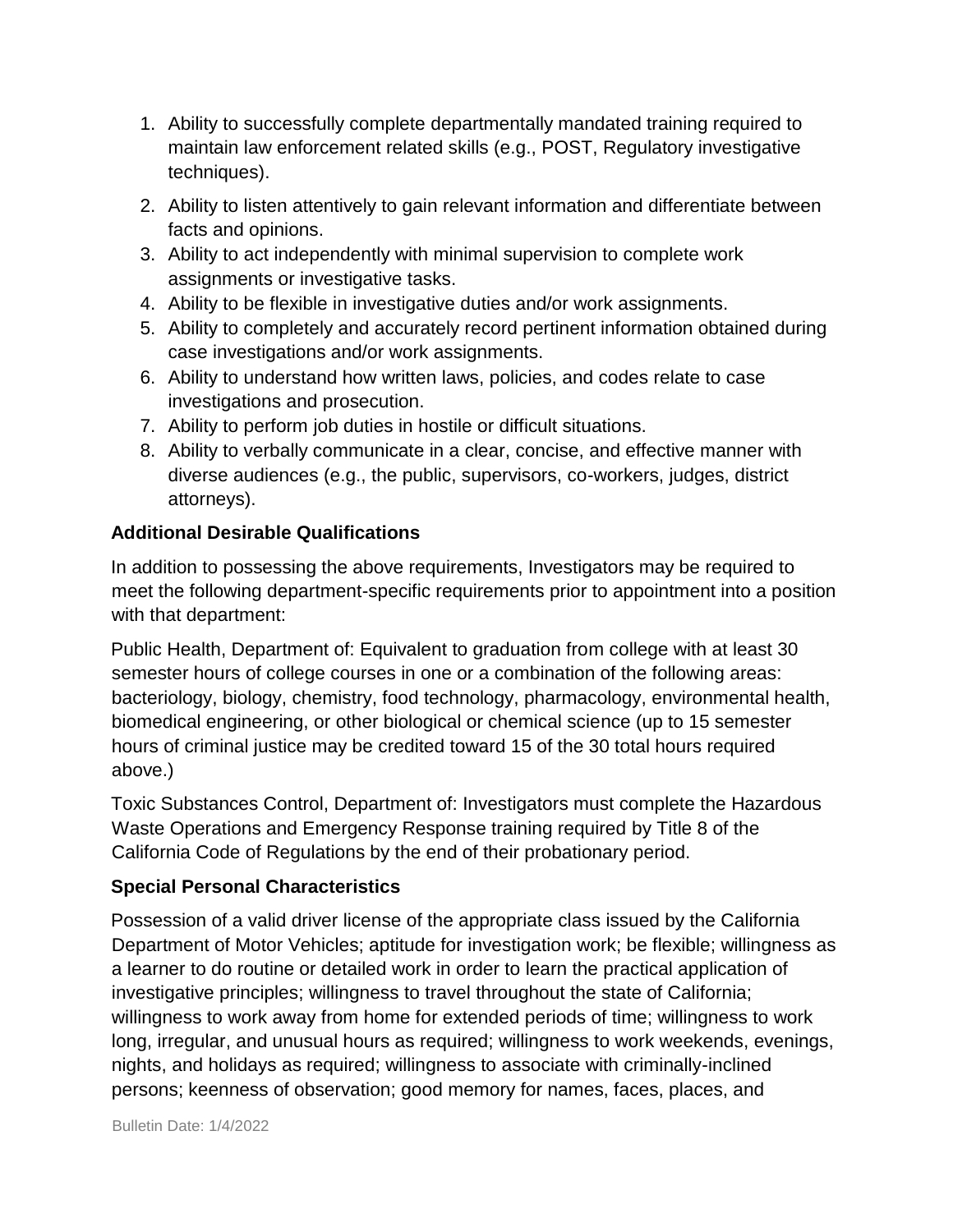incidents; neat personal appearance; tact; reliability; emotional stability and maturity; satisfactory record as a law-abiding citizen; demonstrated capacity for development as evidenced by work history, academic attainment, participation in school, or other activities or by well-defined occupational or vocational interests; work under stress and adverse conditions; freedom from any physical or mental condition that would interfere with the full performance of the essential duties of a peace officer; effective use of both hands, both arms, and both legs; strength, endurance, and agility; normal hearing; normal vision (20/20) or vision corrected to normal; and weight in proportion to height.

Alcoholic Beverage Control, Department of: Requires color vision adequate to successfully perform the job measured by the Ishihara Pseudo-Chromatic Plate Test or for persons failing the Ishihara, the Farnsworth D-15 Arrangement Test.

#### **Minimum Age**

Minimum age for appointment: 21 years

#### **Peace Officer Standards**

Citizenship Requirement: Pursuant to Government Code Section 1031 (a), in order to be a peace officer, a person must either be a U.S. Citizen or be a permanent resident alien who is eligible for and has applied for U. S. Citizenship. Any permanent resident alien who is employed as a peace officer shall be disqualified from holding that position if his/her application for citizenship is denied.

Felony Disqualification: Pursuant to Government Code Section 1029, persons convicted of a felony are disqualified from employment as peace officers except as provided under Welfare and Institutions Code, Division 2, Chapter 3, Article 8, Section 1179 (b), or Division 2.5, Chapter 1, Article 4, Section 1772 (b). Except as provided for by these statutes, persons convicted of a felony are not eligible to compete for, or be appointed to, positions in peace officer classifications.

Firearm Conviction Disqualification: Anyone who is restricted for employment-related purposes from accessing, possessing, carrying, receiving, or having under his/her control a firearm or ammunition under all applicable State or Federal laws is ineligible for appointment to any position in peace officer classifications.

Firearms Requirement: Persons convicted of a misdemeanor crime of domestic violence as defined in the amended Federal Gun Control Act of 1968 are disqualified from appointment to peace officer classifications.

Background Investigation: Pursuant to Government Code Section 1031, persons successful in peace officer examinations shall be required to undergo a thorough background investigation prior to appointment.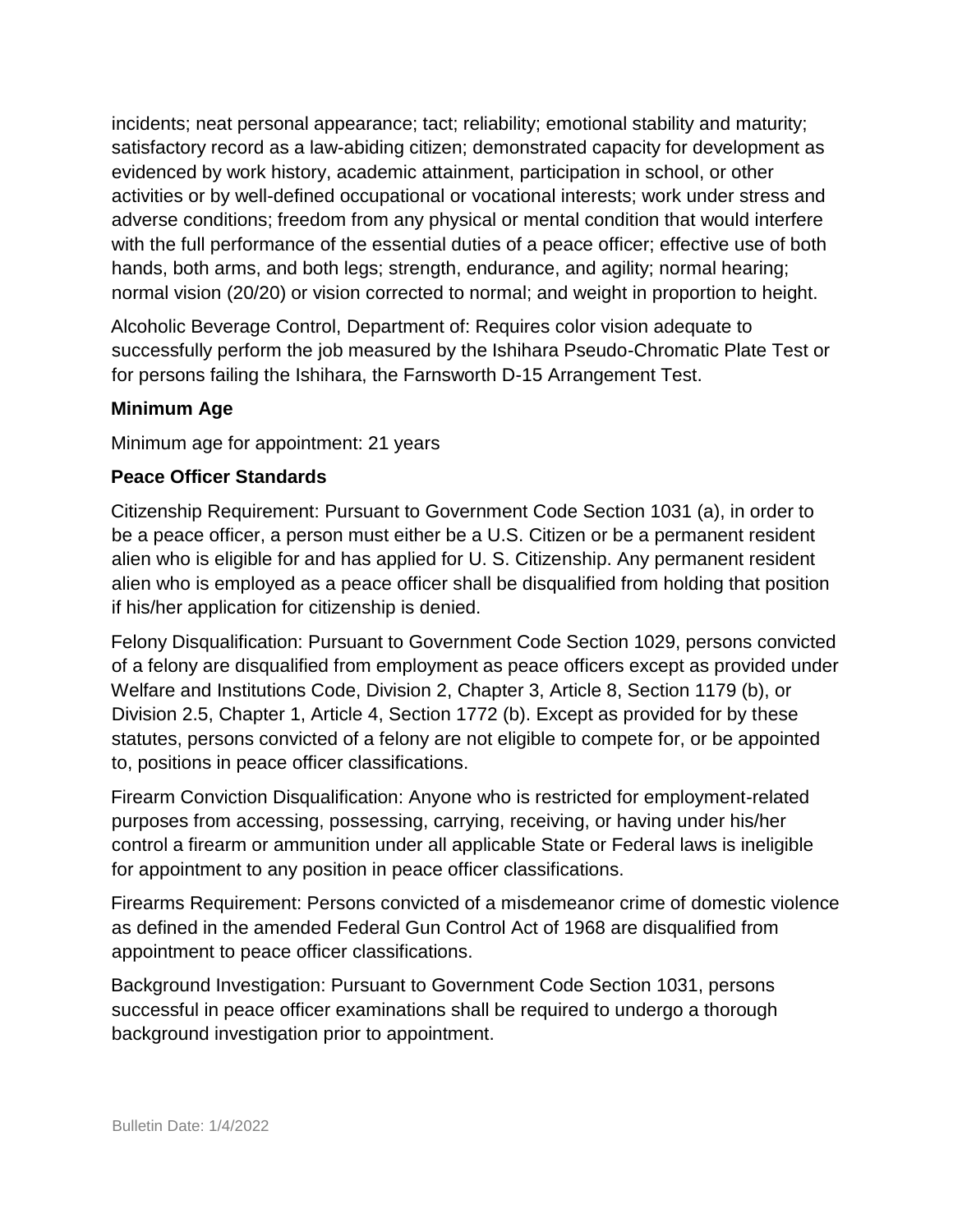Medical Requirement: Pursuant to Government Code Section 1031, persons appointed to peace officer classifications shall undergo a medical examination to determine that he or she can perform the essential functions of the job safely and effectively.

Psychological Requirement: Pursuant to POST Regulations 1002 (a) (7) requires psychological screening of applicants for peace officer classifications.

Training Requirements: Under provisions of Penal Code Section 832, successful completion of training is required for status in peace officer classifications.

Drug Testing Requirement: Applicants for positions in these classes at some departments/agencies are required to pass a drug-screening test.

#### **Behavioral Standards**

Pre-employment behavioral standards for the selection and testing of peace officer candidates have been established. While taking into account youthful indiscretion and experimentation, these standards are designed to ensure that peace officer personnel have demonstrated a history of sound judgment, maturity, and honesty, as well as a respect for and adherence to the laws of the State of California and the Law Enforcement Code of Ethics. Positions of public trust require people who have demonstrated honesty, sound judgment, personal discipline, and responsibility.

[Examples of the behavioral standards](https://jobs.ca.gov/jobsgen/1PB02B.pdf) [questions.](https://jobs.ca.gov/jobsgen/1PB02B.pdf)

## **ELIGIBLE LIST INFORMATION**

A servicewide, open eligible list for the **Investigator** classification will be established for the State of California (all State of California departments, statewide).

The names of successful competitors will be merged onto the eligible list in order of final score regardless of exam date. Eligibility expires **twelve (12) months** after it is established. Applicants must then retake the examination to reestablish eligibility. Veterans' Preference will be granted for this examination. In accordance with Government Codes 18973.1 and 18973.5, whenever any veteran, or widow or widower of a veteran achieves a passing score on an open examination, he or she shall be ranked in the top rank of the resulting eligible list.

Veterans status is verified by the California Department of Human Resources (CalHR). Information on this program and [the Veterans' Preference](https://www.jobs.ca.gov/CalHRPublic/Landing/Jobs/VeteransInformation.aspx) Application [\(](https://www.jobs.ca.gov/CalHRPublic/Landing/Jobs/VeteransInformation.aspx)Std. form 1093) is available online**.** Additional information on veteran benefits is available at the Department of Veterans Affairs.

Career Credits **will not** be added to the final score for this exam, because it does not meet the requirements to qualify for Career Credits.

# **EXAMINATION INFORMATION**

Bulletin Date: 1/4/2022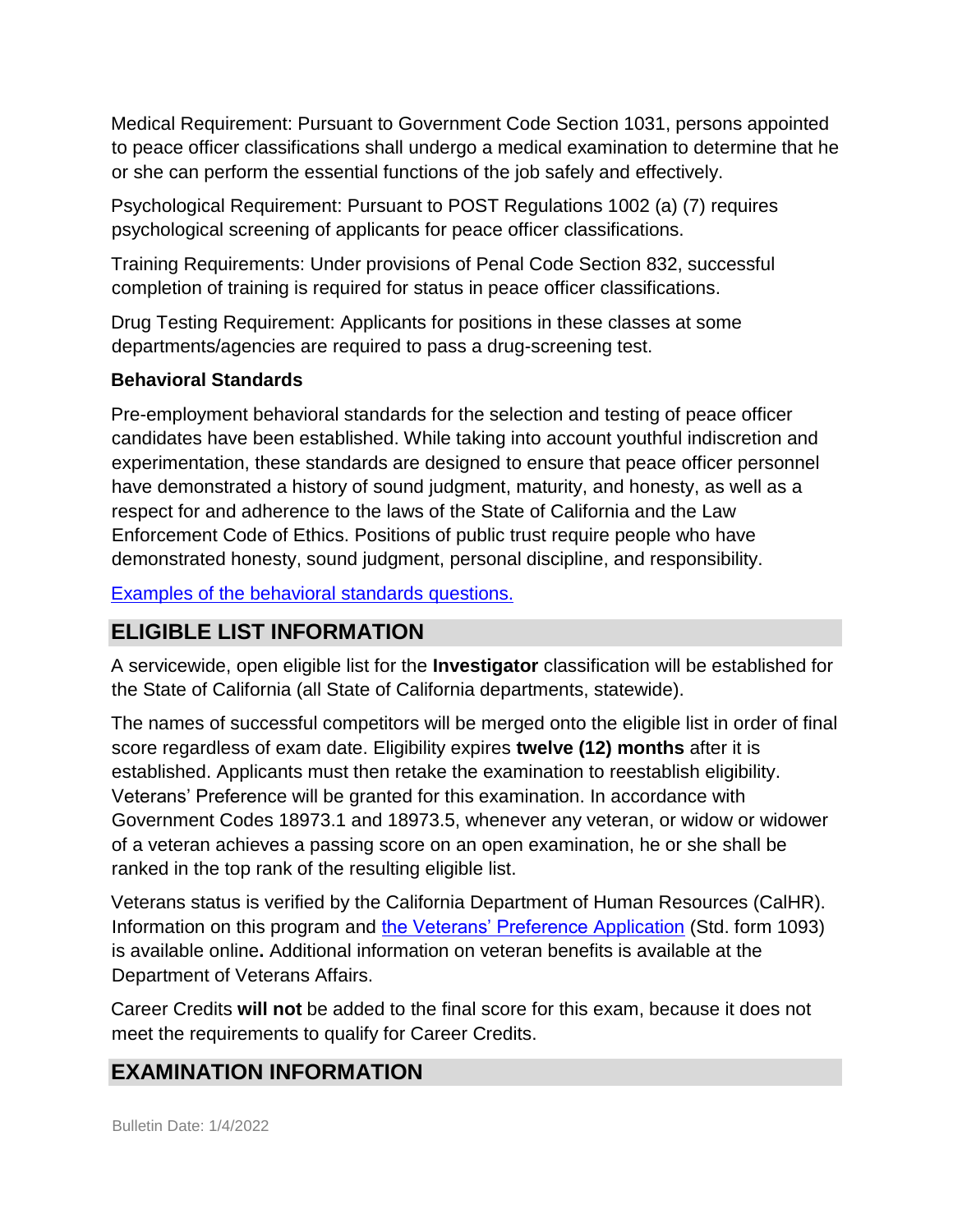#### **[Preview of the Investigator](https://jobs.ca.gov/jobsgen/1PB02A.pdf) [Training and Experience Evaluation](https://jobs.ca.gov/jobsgen/1PB02A.pdf)**

# **PREPARING FOR THE EXAMINATION**

Here is a list of suggested resources to have available prior to taking the exam.

**Employment History:** Employment dates, job titles, organization names and addresses, names of supervisors or persons who can verify your job responsibilities, and phone numbers of persons listed above.

**Education:** School names and addresses, degrees earned, dates attended, courses taken (verifiable on a transcript), persons or office who can verify education, and phone numbers of persons or offices listed above.

**Training:** Class titles, certifications received, names of persons who can verify your training, and phone numbers of persons listed above.

# **TAKING THE EXAMINATION**

**[Take the](https://exams.spb.ca.gov/exams/inv/index.cfm) [Investigator](https://exams.spb.ca.gov/exams/inv/index.cfm) [examination](https://exams.spb.ca.gov/exams/inv/index.cfm)**

## **TESTING DEPARTMENTS**

State of California (all State of California departments)

## **CONTACT INFORMATION**

California Department of Human Resources CalCareer Service Center 1810 16th Street Sacramento, CA 95814 Phone: (866) 844-8671 Email: CalCareer@CalHR.CA.GOV

California Relay Service: 7-1-1 (TTY and voice)

TTY is a Telecommunications Device for the Deaf, and is reachable only from phones equipped with a TTY Device.

# **EQUAL OPPORTUNITY EMPLOYER**

The State of California is an equal opportunity employer to all, regardless of age, ancestry, color, disability (mental and physical), exercising the right of family care and medical leave, gender, gender expression, gender identity, genetic information, marital status, medical condition, military or veteran status, national origin, political affiliation, race, religious creed, sex (includes pregnancy, childbirth, breastfeeding, and related medical conditions), and sexual orientation.